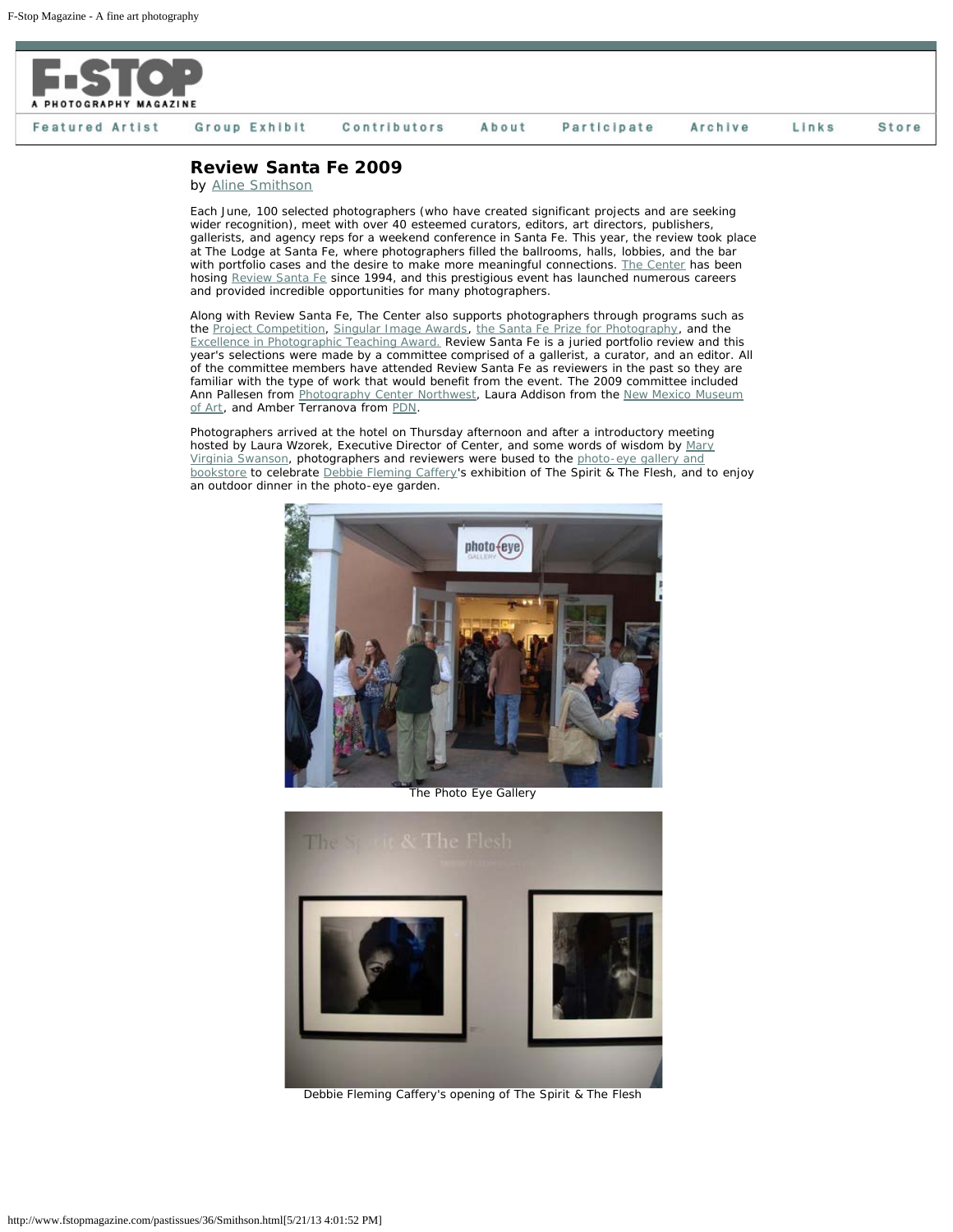

Debbie signing books



photo-eye hosted dinner for the participants



reviewers and participants relax in the photo-eye garden

Friday started two days of reviews, with most participants receiving 9 reviews and opportunities to meet with roving reviewers throughout the event. The reviewers worked tirelessly to provide guidance, opportunities, and feedback on the work--I had meaningful conversations with all of my reviewers and if nothing else, felt that these connections were the beginnings of long-time relationships. As Laura Wzorek, stated in our opening meeting, "Think of the review as a first date, and don't expect to get married right away." Truth be told, I did hear of a few elopements, but for the most part, it looked like the dating scene was alive and well. It is always a treat to spend time with Michael Mazzeo of the [Michael Mazzeo Gallery,](http://www.michaelmazzeo.com/) [David Bram](http://www.davidbram.com/) of [Fraction Magazine,](http://www.fractionmag.com/) Andy Adams of [Flak Photo,](http://www.flakphoto.com/) Karen Sinsheimer of the [Santa Barbara Art Museum](http://www.sbmuseart.org/), Amber Terranova of PDN, Crista Dix of [Wallspace Gallery,](http://www.wallspaceseattle.com/) Ann Jastrab of [Rayko Photo Center,](http://raykophoto.com/) Whitney Johnson of T[he New Yorker Magazine,](http://www.newyorker.com/) Darren Ching and Debora Klomp Ching of the [Klompching](http://www.klompching.com/) [Gallery](http://www.klompching.com/) and PDN, and then make new, significant connections with Laura Valenti from [Newspace](http://www.newspacephoto.org/) [Gallery](http://www.newspacephoto.org/), [Elizabeth Avedon,](http://www.elizabethavedon.com/) Brian Paul Clamp from [Clampart Gallery,](http://www.clampart.com/index.html) Jennifer Schlesinger from [Verve Gallery](http://www.santafephotogallery.com/), Anthony Bannon from the [George Eastman House,](http://www.eastmanhouse.org/) and Mark DiPrima from the [Zane Bennett Gallery](http://www.zanebennettgallery.com/).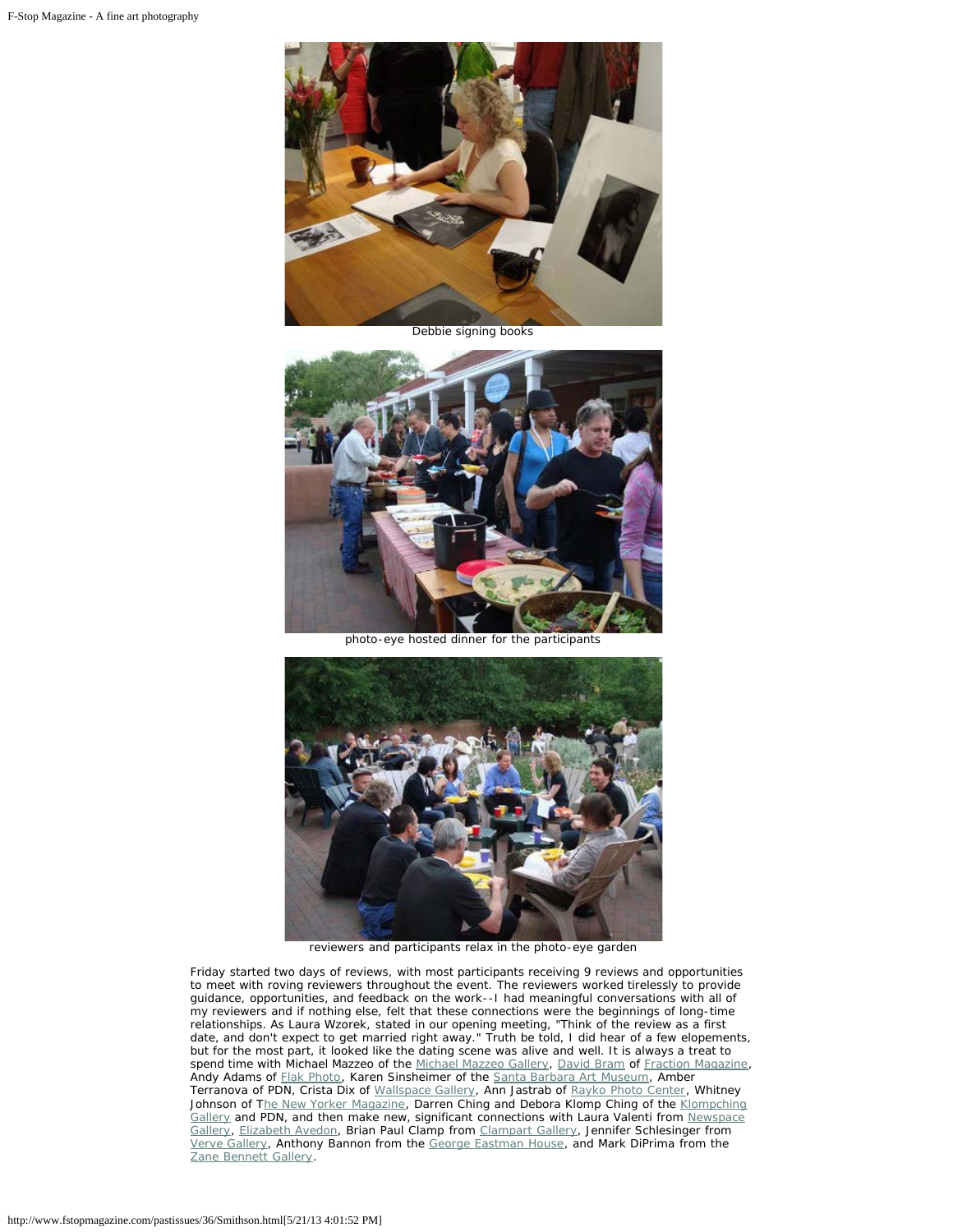

The reviewing rooms



The reviewing rooms



Waiting for reviews

Besides the daily reviews, photographers found time to share work in the hallways or lobby of the hotel, or more often, in the bar. The second night featured a Portfolio Walk, open to the reviewers and the public, providing an opportunity to get a broad overview of the work. When there was a free moment, photographers tried to see the work of their fellow participants and connected with the photographers next to each other.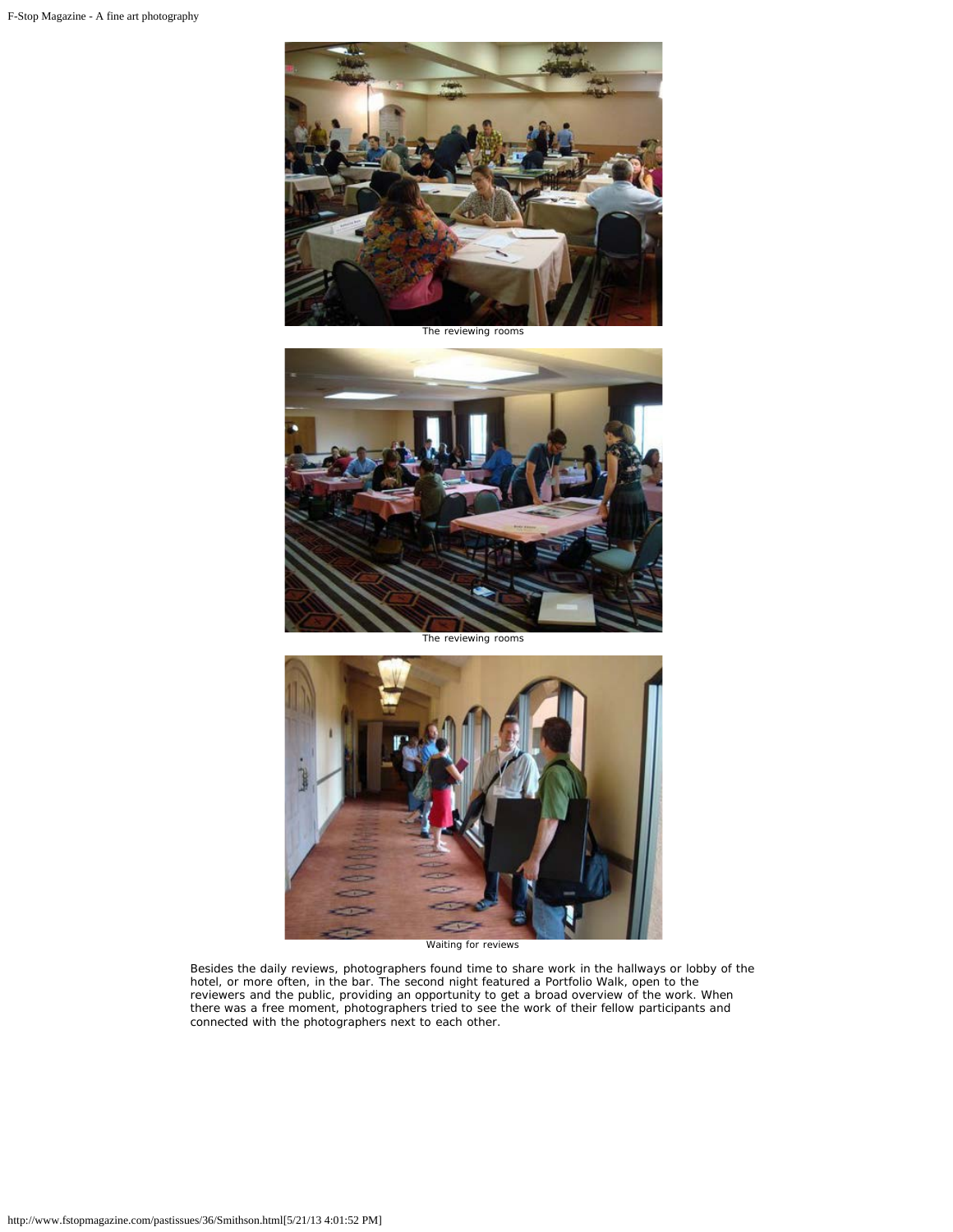

The wonderful staff at Center, including Laura Wzorek (center)



Hiroyo Kaneko, the 2009 Santa Fe Prize Photography winner



before the crowds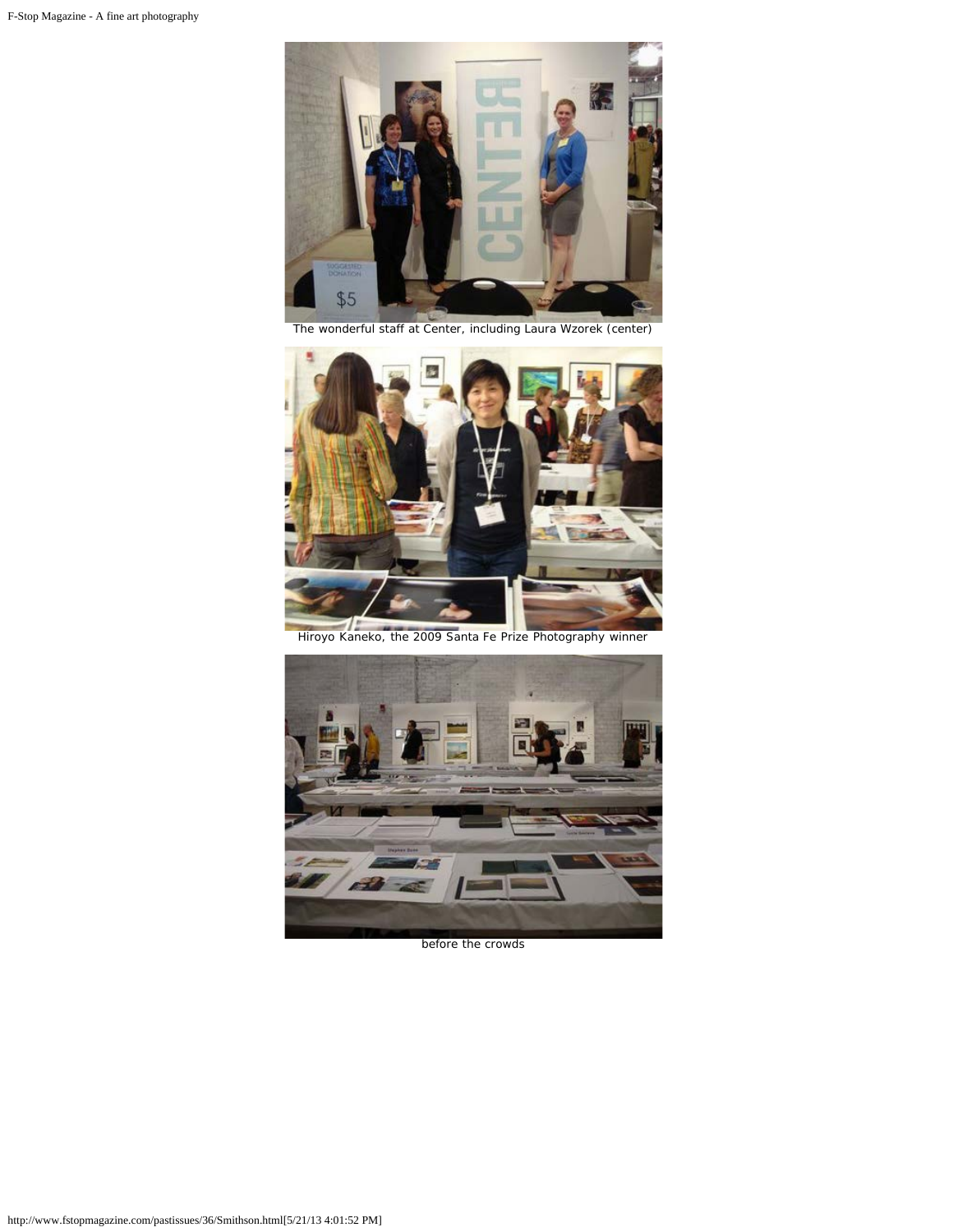

open to the reviewers and to the public



The Portfolio Walk



work by Curtis Wehrfritz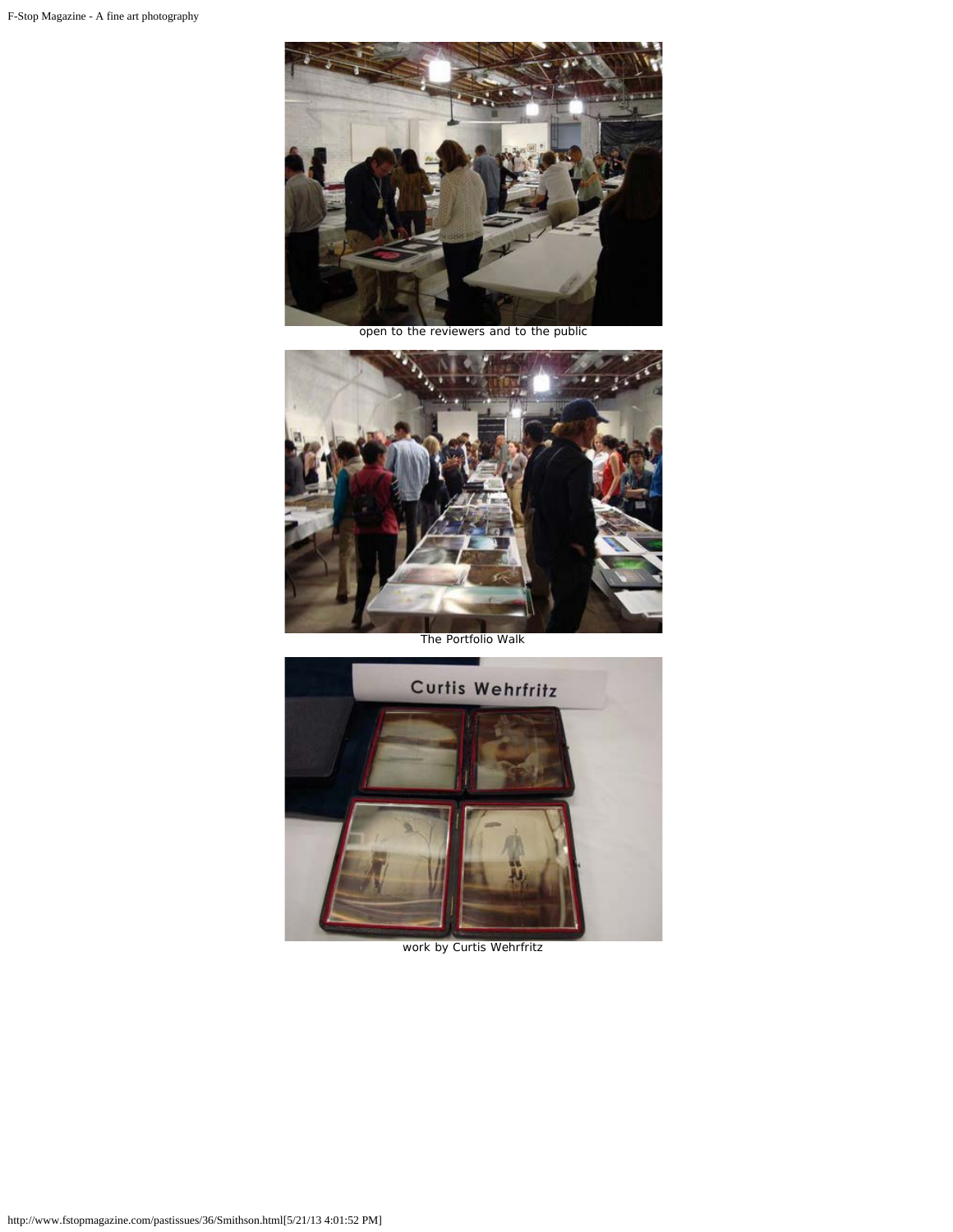

work by Kevin Miyasaki



work by Graham Miller



work by Julie Anand & Damon Sauer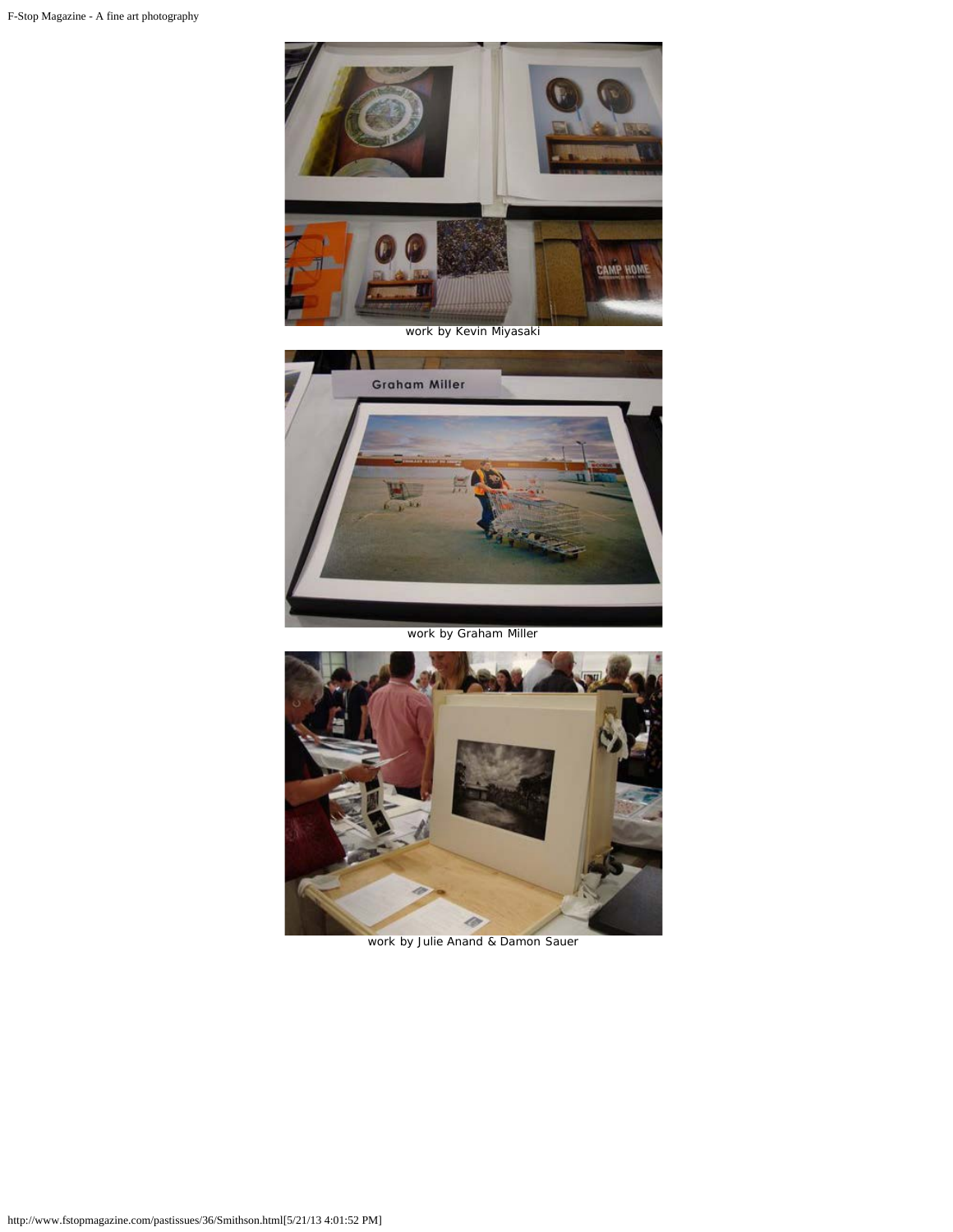

Maggie Blanchard from Twin Palms and special guest



The birthday girl, Mary Virginia Swanson

Occasionally there were free moments to walk the streets of Santa Fe and have some fabulous southwest cuisine (and a margarita or two).



The town Square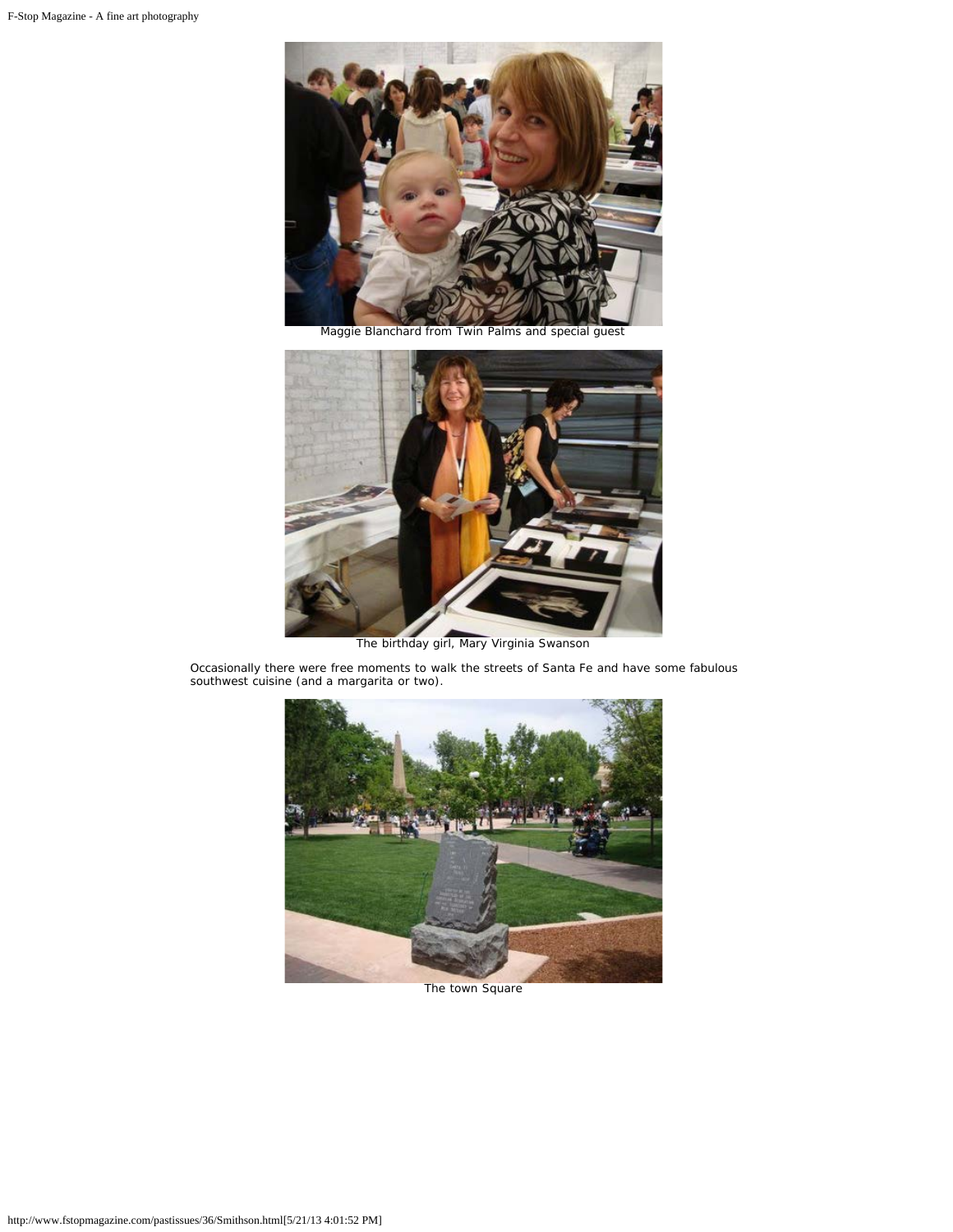

Another kind of portfolio walk

The final night culminated at the Center for Contemporary Arts Auction, where many of the participants had donated prints. This 8th annual photography auction raised funds for the Arts Center in Santa Fe.



The live auction

And finally, driving back to the airport in Albuquerque along the **Turquoise Trail**, with my friend [Susan Burnstine](http://www.susanburnstine.com/), we discovered a wonderful way to reconnect to what's it is really all about: by taking photographs...